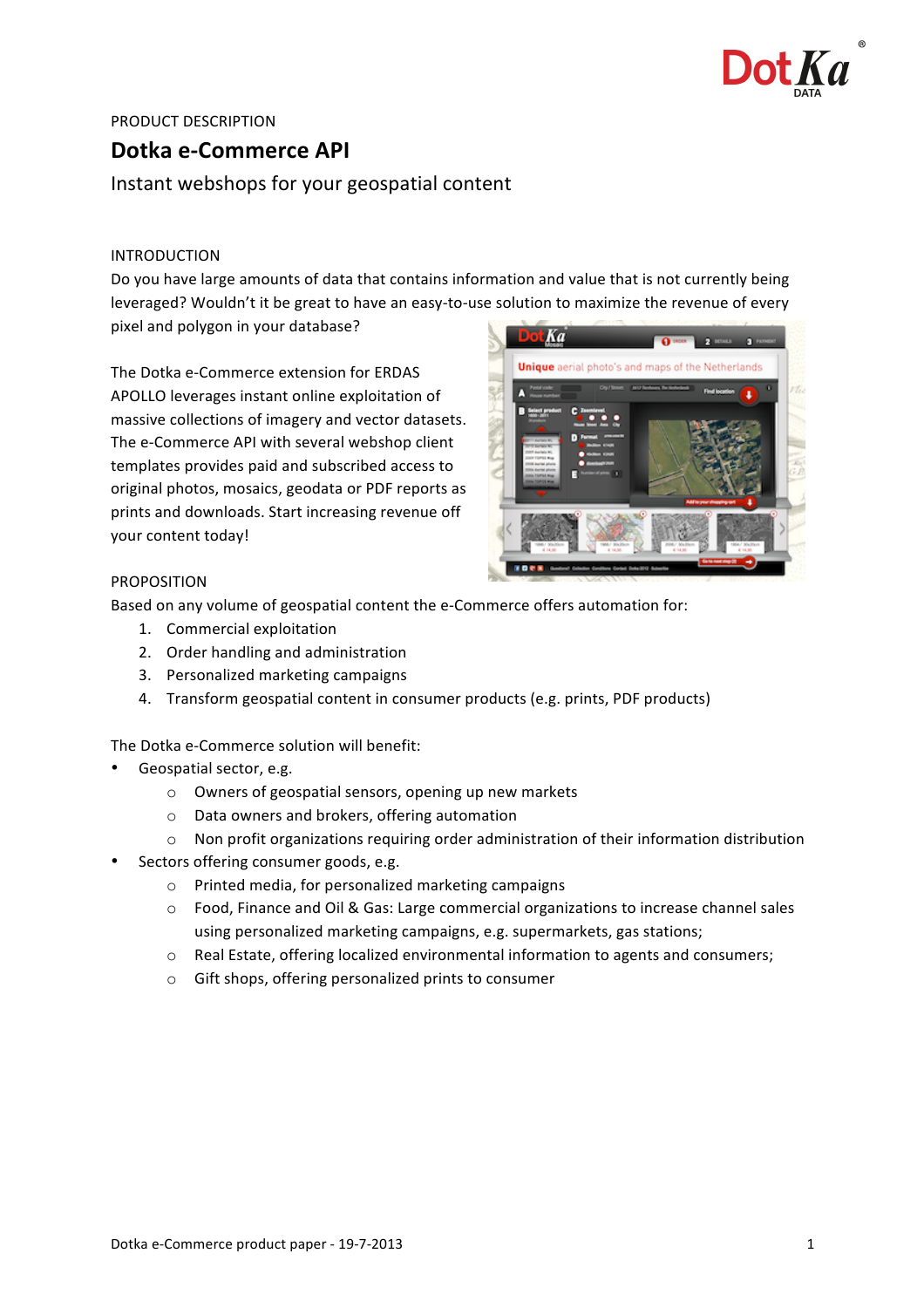

#### PRODUCT DESCRIPTION

### **Dotka e-Commerce API - extension to ERDAS APOLLO**

The e-Commerce API and 3 webshop client templates have been developed on top of the Intergraph ERDAS APOLLO Advantage software. The e-Commerce API that Dotka Data developed on top of the Intergraph ERDAS APOLLO Advantage software includes three webshop templates for accessing data as original photos, mosaics, geodata or PDF reports, available as prints and downloads.

Whether you are a sensor owner, data broker or a printed media organization, the API framework enables you to quickly start exploiting large volumes of imagery and vector data in multiple webshops simultaneously. And your customers can easily select, order, pay and receive geospatial information products made on-demand from your valuable content. Now, you can easily increase revenues from your content by adding new services into your existing markets or into a new consumer market.

The webshop client templates allow organizations to offer geospatial information to consumers (B2C) and professionals (B2B/B2G) with compulsory authorization. The Dotka platform supports your own shop, but also supports 3 shops out-of-the-box:

- 1) Dotka Originals (original photographs, eg frame camera scans) Products both download and print as original
- 2) Dotka Mosaic Products both download and print as cropped from georeferenced image mosaics
- 3) Dotka Report automatic PDF creation and optional TIFF/SHAPE delivery of all selected layers including metadata; delivery in 15 minutes

All products can be delivered as digital download and high quality prints. The API connects to any Print Shop partner using XML. The API connects to any payment service such as Ogone. These shops are available as template, to quick start your own shop distributing any data, served by a powerful data management solution like APOLLO Advantage.

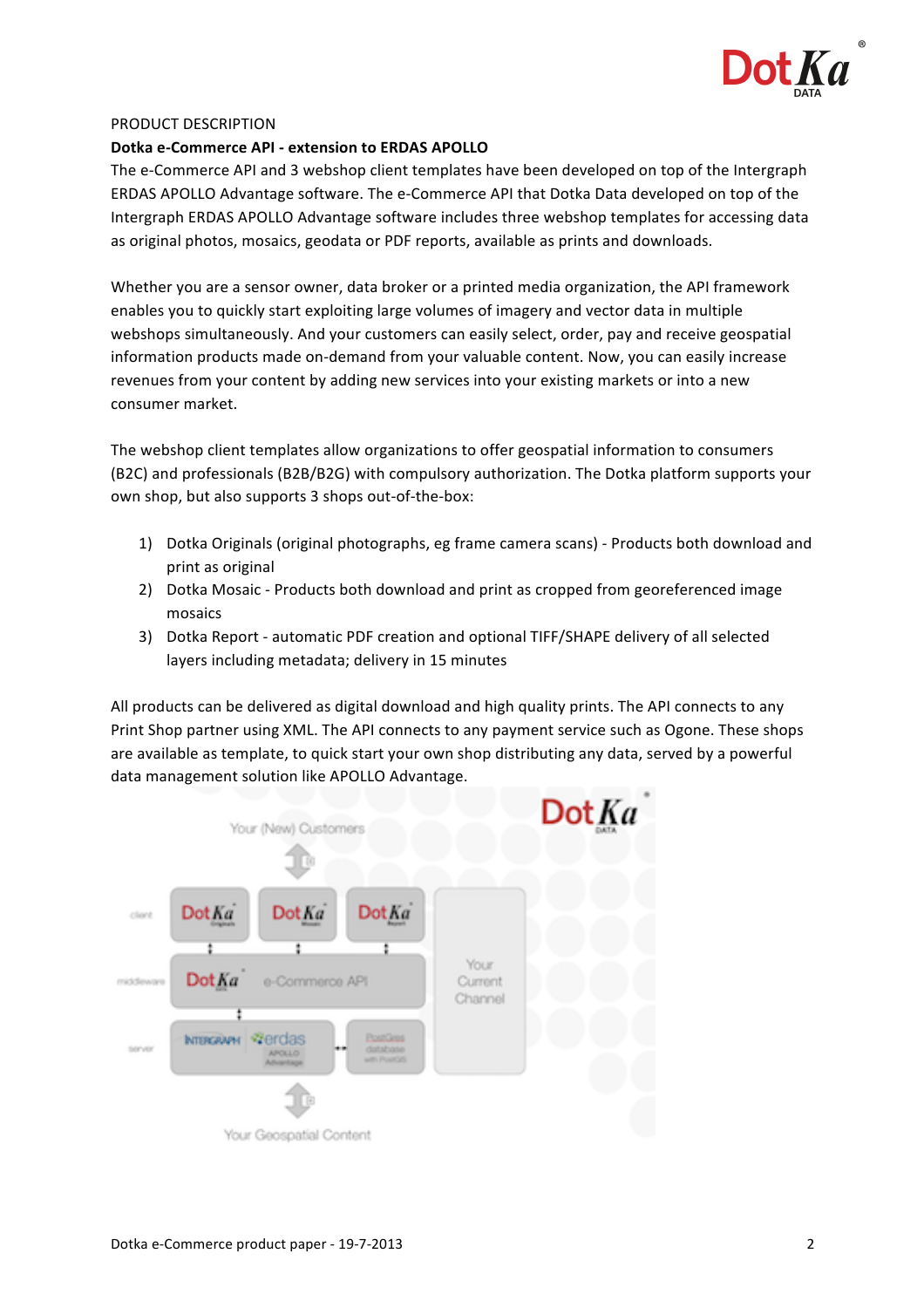

# **Features**

The platform includes authentication and a full back-office environment, where organizations and users can manage their profile, orders, invoices etc. It includes automatic PDF invoicing, but also specialties such as GeoRSS-alike services to subscribed users automatically emailing new content based on subscribed locations. The system runs autonomous and operations and administration is transparent to implement for professional organizations. Organizations can upload their corporate logo to include in the PDF ordered by its employees.

The Dotka e-Commerce API requires Apache webserver, Postgres/PostGIS, pHp, and uses ERDAS APOLLO Advantage for data management and map engines; the websites use Javascript, HTML5/CSS. Both the framework and client templates can be adjusted, and you can add your own client.

## POSITIONING

The Dotka API is the first API enabling fully automated e-Commerce solutions based on large geospatial data stores. With ERDAS APOLLO as data management solution and powerful engine robustly serving previews and products, your customers – and your customers' customers - can instantly access your valuable content online.

#### USE CASES

#### **Consumer goods channel - Personalized action marketing**

One of the largest Dutch newspapers, Algemeen Dagblad (AD), contacted Dotka early 2012 to do action marketing offering a free set of aerial photographs of 2011 and 1960. APOLLO served 15,9 million previews in 6 weeks, almost 1:1 with the 16 million inhabitants of the Netherlands! The conversion rate of this action was 15% of the AD readers, with an upsell of 28% a total of 189,000 high-resolution prints have been sold<sup>1</sup>. Imagine what this could do for your business.



#### **Sensor owners**

Any organization that collects large volumes of data with their own sensor most often is focussed on the latest version of geodata for any area, and for a specific customer/market. Other markets and older versions of data are often neglected. Hence is the potential revenue of reselling. Simply adding one or more webshops on top of your data stores will allow you to open up your valuable content for resale. This will increase your revenues from existing data, without a hassle to several professional and consumer markets.

#### **Data brokers**

Data vendors are often brokering geodata or information products and services based on multiple data stores. Data brokers often focus on the professional market with specific propositions. Access to different markets, especially consumer markets, seems difficult. With the Dotka e-Commerce API brokers can quickly expand to high volume consumer markets. Also, new products like photo prints and PDF reports can be added, offering to non-geospatial customers.

 

 $1$  A factsheet is available for download at  $www.dotkadata.com/ad.$